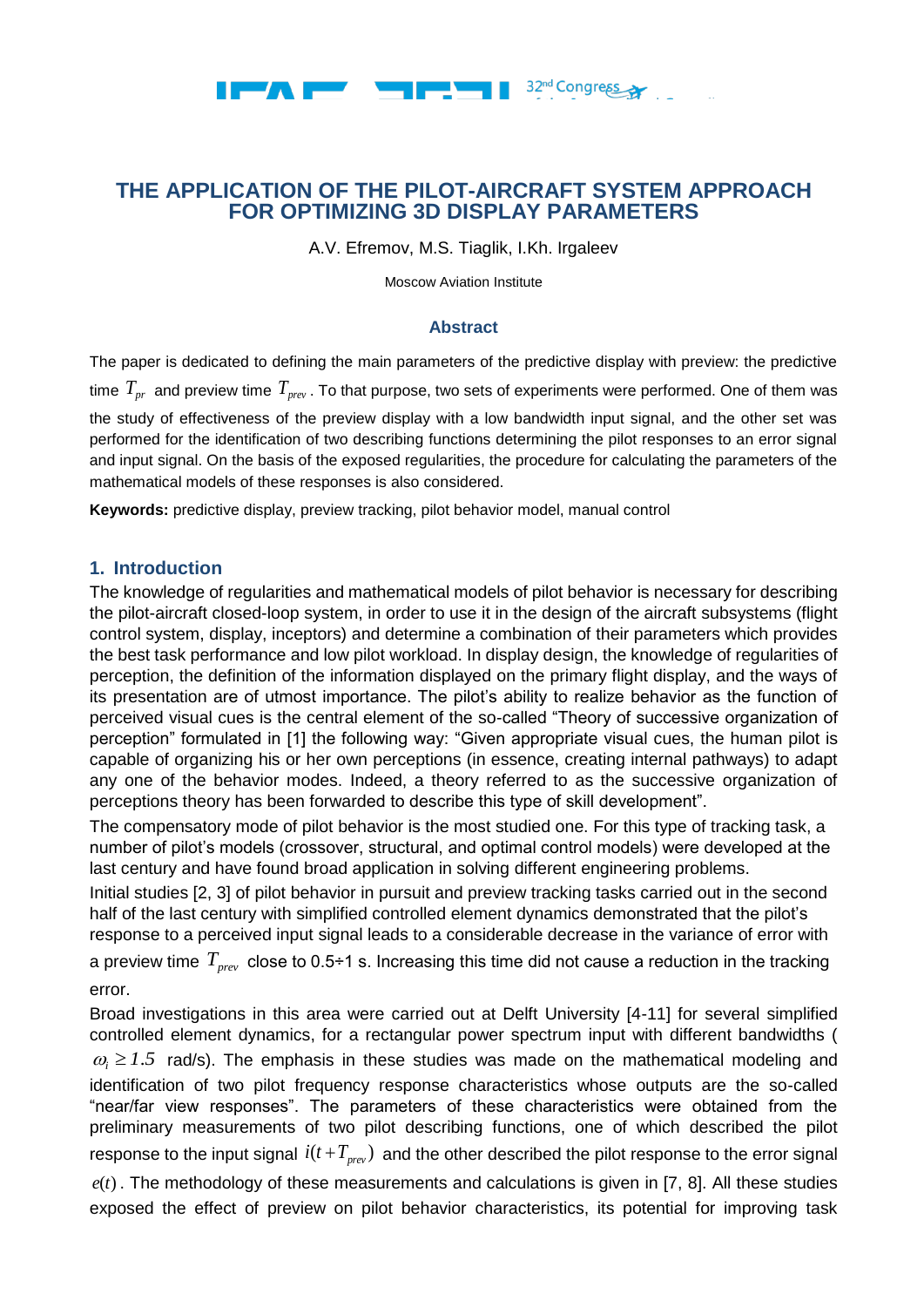performance, and the influence of the input signal bandwidth and controlled element dynamics on all these regularities. In spite of the importance of these results, all of them were performed for a high bandwidth of the input signal which is not typical for aircraft flight path motion. It required clarification of the results for a lower input bandwidth ( $\omega_i = 0.2, 0.5$  rad/s) which is closer to the planned trajectory of aircraft path motion [12]. In addition, the dynamics of modern aircraft equipped with the display are defined by the dynamics of the aircraft-display system which is more complicated than the simple configurations investigated in [7, 8].

The current state of technology has allowed to realize a display with a 3D presentation of the planned trajectory on the screen. This technology has prompted a number of studies in defining the best way of presenting the information [3-7, 13]. Finally, the so-called "tunnel in the sky" display was proposed [13]. This display allows pilots to evaluate the current aircraft position in space and the future planned trajectory.

The following modification of this display is the so-called predictive display [14], where, aside from

the tunnel, the surface moving inside of it and the predictive angle  $\mathscr{E}_{pr} = \frac{1}{L_{pr}} + \gamma + \gamma - \frac{1}{2}$ *pr pr pr*  $h$   $T$ *L*  $\varepsilon_{pr} = \frac{n}{I} + \gamma + \dot{\gamma} \frac{I_{pr}}{2}$  are also

displayed. Here  $\gamma$  is the path angle and *h* is the aircraft height displacement.



Figure 1 – Predictive display

The selection of the distance between the pilot's eyes and the surface *Lpr* (or predictive time *pr pr L T V*  $=\frac{-p_r}{r}$ ) (Fig. 1) was carried out in [14] with the use of the traditional feedback control theory, aiming to provide the expected controlled element dynamics whose output signal is the predictive angle  $\varepsilon_{_{pr}}$ . It is shown in [12] that the controlled element dynamics of the aircraft-display system in that case have the following describing function:

$$
\text{Rescribing function:} \\
W_c(s) = \frac{\varepsilon_{pr}(s)}{X_e(s)} = \frac{K\left(T_{pr}s^2 + 2s + \frac{2}{T_{pr}}\right)}{s^2\left(s^2 + 2\zeta\omega s + \omega^2\right)}.\n\tag{1}
$$

The results of the investigation performed in [12] demonstrated that the use of the predictive display allows to considerably improve task performance.

The presentation on the predictive display screen of both the predictive angle  $\varepsilon_{_{pr}}(t)$  projected on the surface ("a-a") (see Fig. 1) and the future target trajectory  $i(i+T_{prev})$  located behind this surface transforms the predictive display into a predictive display with preview. The task in this case is the confirmation of effectiveness of such a display in control with the controlled element dynamics characterized by the transfer function (1) and simultaneous selection of display parameters: the predictive time  $T_{pr}$  and preview time  $T_{prev}$ . The solution of these problems requires performing a set of experiments and developing the mathematical model of pilot behavior in a preview tracking task.

The current paper is dedicated to resolving these issues.

# **2. The Ground-Based Simulation Design**

Two sets of experiments were performed: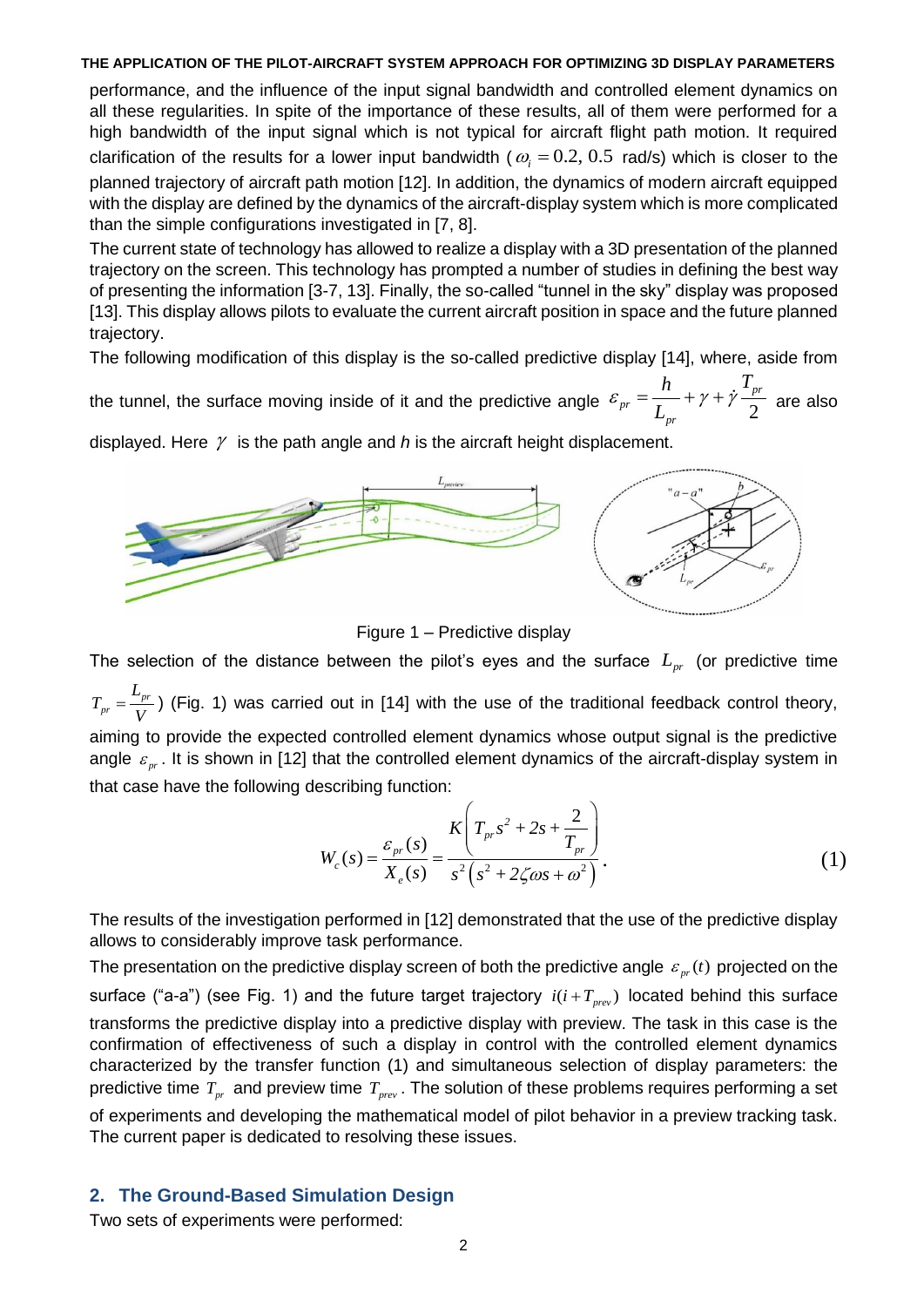- One set for defining the effectiveness of the preview display with different input bandwidths;

- The other set for identifying the pilot responses to input and error signals in a preview tracking task.

The first set of experiments was performed with the polyharmonic input signal 15 1  $(t) = \sum A_k \cos \omega_k$ *k*  $i(t) = \sum A_k \cos \omega_k t$  $=\sum_{k=1}$ 

with  $\omega_{k} = K \omega_{0}$ ,  $\omega_{0}$ 2 *T*  $\omega_0 = \frac{2\pi}{T}$  . Its amplitudes and frequencies were selected from the requirements of

agreement between the power spectrum distribution of the input  $i(t)$  and the power distribution of

a random signal characterized by the spectral density 2  $\frac{1}{2}$ <sup>*ii*</sup>  $(\omega^2 + \omega_i^2)^2$ *K S*  $\omega^2+\omega_i^2$  $=$  $\sqrt{(\omega_i^2)^2}$  with  $\omega_i = 0.2; 0.5$  and

1.0 rad/s. The control element dynamics of both this set of experiments and the other corresponded to the transfer function (Eq. 1) with the parameters of  $T_{pr}$  =  $0.9\,$  s,  $\,\omega$  =  $2.4\,$  1/s,  $\,\xi$  =  $0.64$  .

The duration of each trial was equal to T=144 s. Three operators participated in the experiments. For each input bandwidth at least 3 trials were performed using one of the MAI Pilot-Vehicle Lab simulators (Fig. 2).



Figure 2 – Fixed-base simulator

The simulator was equipped with a sidestick and a display. On its screen the images corresponding to the preview and preview tracking task were displayed (Fig. 3). In the case of preview display the preview time *Tprev* was equal to 2 s.



Figure 3 – Different displays used in the experiments

The following set of pilot-aircraft system characteristics was calculated after the experiments: the pilot frequency response characteristics (  $(j\omega)$  $\int_{P}$ <sup>*P*</sup>  $e(j\omega)$  $W_p = \frac{c(j)}{j}$ *e j*  $\omega$  $\omega$  $=\frac{\mathcal{C}(f\omega)}{\mathcal{C}(f\omega)}$  (Fig. 4)), measured in the conditions where the signal  $\,i(t)\,$  was (preview tracking) or was not (compensatory tracking) demonstrated on the display. In addition, the closed-loop system (  $(j\omega)$  $(j\omega)$ *y j*  $i(j)$  $\omega$  $\omega$  $\Phi = \frac{y(f\omega)}{f(f\omega)}$ , variances of tracking error  $\sigma_e^2$ , control output  $\sigma_c^2$  , and its derivative  $\sigma_{\dot c}^2$  were measured as well. The calculation of Fourier transforms of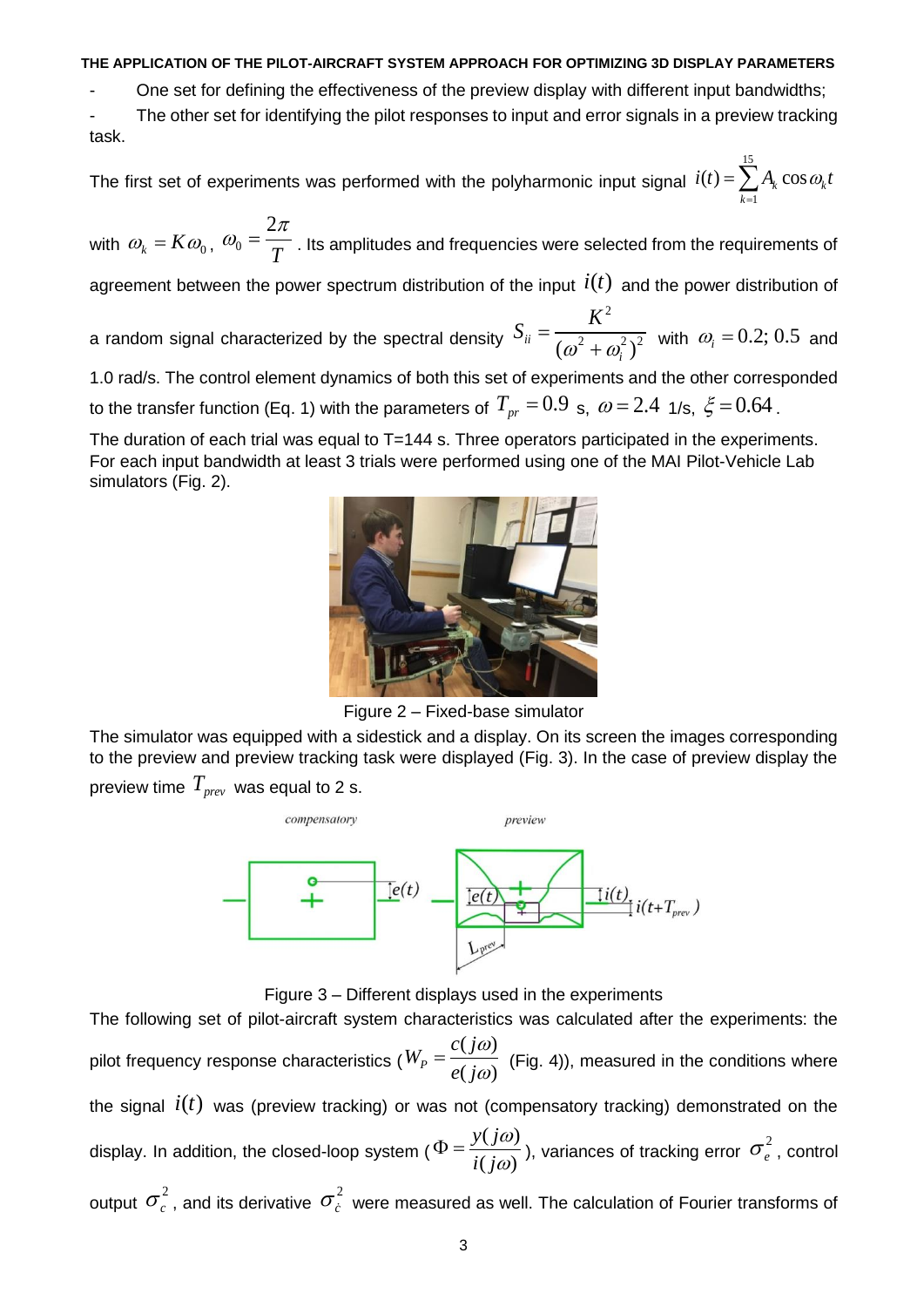all signals was carried out by using the Fourier coefficients technique [15, 16].

The main purpose of the second set of experiments was the simultaneous definition of two describing functions,  $F(j\omega)$  and  $W_{pe}(j\omega)$  . It requires the introduction of two uncorrelated signals,  $\it{i}(t)$  and  $d(t)\,$  [15] (Fig. 5). The latter might be considered as the atmosphere turbulence.



Figure 4 – Compensatory pilot-aircraft system



Figure 5 – Preview pilot-aircraft system

It was proposed to use the signals consisting of harmonics with orthogonal frequencies, *i* and *d*.

$$
i(t) = \sum_{k} A_{k} \cos \omega_{k} t \cdot d(t) = \sum_{m} A_{m} \cos \omega_{m} t.
$$

The sets of amplitudes  $\,A_{\scriptscriptstyle{k}}$  ,  $\,A_{\scriptscriptstyle{m}}\,$  and frequencies  $\,\omega_{\scriptscriptstyle{k}}$  ,  $\,\omega_{\scriptscriptstyle{m}}\,$  are given in Table 1 and 2.

Table 1. Signal  $\hat{i}(t)$ 

| $\omega_{\iota}$ | 0.262 | 0.785    | .309  | 2.094    | 3.142 | 5.236    | 7.854 | 15.708   |
|------------------|-------|----------|-------|----------|-------|----------|-------|----------|
| $A_k$            | 2.376 | $-0.713$ | 0.315 | $-0.188$ | 0.097 | $-0.047$ | 0.028 | $-0.008$ |

Table 2. Signal  $d(t)$ 

| $\omega_{\scriptscriptstyle m}$ | 0.524    | 1.047 | 1.571    | 2.618 | 3.927    | 6.283 | 10.472 |
|---------------------------------|----------|-------|----------|-------|----------|-------|--------|
| $A_m$                           | $-1.179$ | 0.459 | $-0.278$ | 0.123 | $-0.079$ | 0.035 | 0.022  |

The sum of these harmonics is the signal  $\hat{i}(t)$  used in the first set of experiments.

The equations for the Fourier transforms of the signals  $c(j\omega)$  and  $e(j\omega)$  in this case are the following:

$$
c(j\omega) = W_{pe}(j\omega)e(j\omega) + i(j\omega)F(j\omega)W_{pe}(j\omega)
$$
  

$$
e(j\omega) = i(j\omega) - [(e(j\omega) \cdot W_{pe}(j\omega) + i(j\omega) \cdot W_{pe}(j\omega) \cdot F(j\omega)) \cdot W_c(j\omega) + d(j\omega)]
$$

From these equations it is possible to obtain the frequency response characteristics  $W_{pe}(j\omega)$  on

the frequency of the disturbance signal  $d(t)$   $W_{pe}(j\omega) = \frac{\partial^2 u}{\partial \omega_{pe}}$ *m c d*  $W_{pe}(j)$ *e d*  $\omega$ ) =  $\frac{\alpha_{\theta_m}}{\rho}$ .  $\omega$ 

As for 
$$
F(j\omega)
$$
, its equation is then 
$$
\frac{c'_i}{d} \bigg|_{\omega_k} + \frac{c'_d}{d} \bigg|_{\omega_m}
$$

.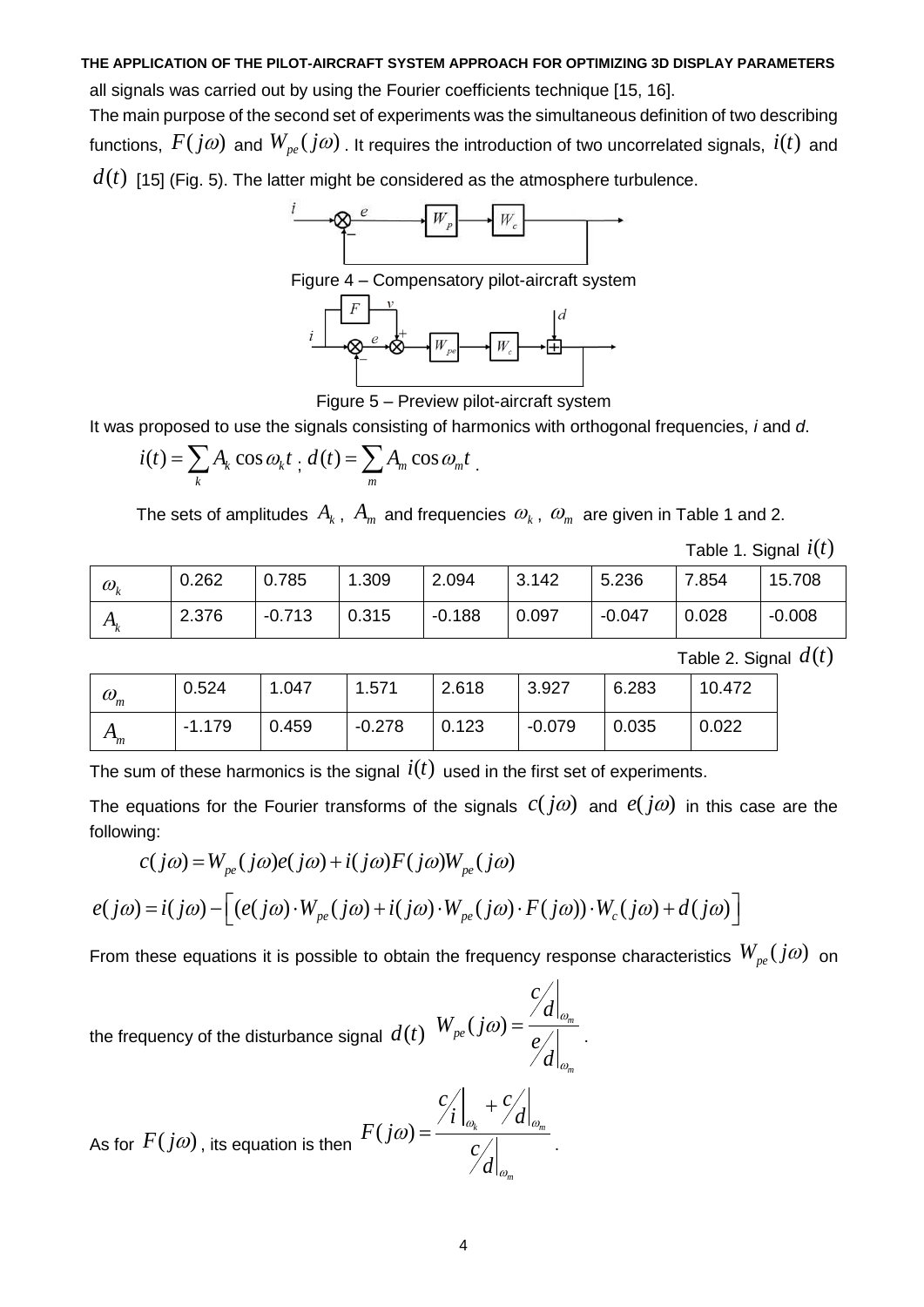Due to the frequency response characteristics  $\left.\left.\middle/ \right. _{i}\right| _{_{\mathcal{O}_{k}}}$ *c*  $\left. i\right. \right| _{\omega_{_{k}}}$  ,  $\left. \right/ d\right| _{\omega_{_{m}}}$ *c*  $\left. d \right|_{\omega_{m}}$  in the right part of this equation being

calculated on different frequencies, the definition of  $F(j\omega)$  requires interpolation of  $\frac{c}{\sqrt{2}}$  $\begin{pmatrix} 1 \end{pmatrix}_{\omega_k}$  ,  $\begin{pmatrix} c \end{pmatrix}$  $d|_{\omega}$ 

on common frequencies. The experiments to identify  $W_{_{pe}}(j\omega)$  and  $F(j\omega)$  were performed on the same MAI Pilot-Vehicle Lab simulator that was used in the first set of experiments. The total duration of each trial was 144 s.

The experiments were performed for the preview display only, with different preview times  $(T_{prev} = 0; 2; 3 s)$ . At least 3 trials were performed for each of them and the results were averaged for the following interpolation.

### **3. The Results of the Experiments and Their Discussion**

The results of the experiments demonstrated that task performance improves in preview tracking in comparison with compensatory tracking especially for the higher input bandwidth. In particular, for  $\omega_i = 0.2$  rad/s the decrease in the variance of error  $\sigma_e^2$  was only 12%, while in the experiments with  $\ket{\omega_i}$  =  $1.0\,$  rad/s the variance  $\sigma_e^2$  decreased by 2.5 times with the preview display (Table 3).

Table 3

*k*

*m*

| $\sigma_{c.e}^2$ , sm <sup>2</sup>                  | $\omega_i = 0.2$ , rad/s | $\omega_i = 0.5$ , rad/s | $\omega_i = 1.0$ , rad/s |
|-----------------------------------------------------|--------------------------|--------------------------|--------------------------|
| $\sigma_{\text{c comp}}^2/\sigma_{\text{c prev}}^2$ | 5.5/0.43                 | 17.4 / 2.5               | 32.7/14.1                |
| $\sigma_{e\,comp}^2/\sigma_{e\, \,prev}^2$          | 0.20/0.18                | 0.97/0.48                | 2.8/1.12                 |

The measurement of the variance of pilot control input  $\sigma_c^2$  demonstrated more sufficient influence of the preview display with its decrease. However, the effect of bandwidth on this regularity is the opposite (Table 3). For the lower bandwidth the variance  $\sigma_c^2$  was almost 13 times less in comparison with compensatory tracking. In the experiments with  $\,\omega_{_{\!i}}=$   $\!1.0\,$  rad/s,  $\,\sigma_{_{c}}^{\,2}\,$  decreased only by a factor of 2.2. The results of the experiments also demonstrated that a preview tracking task does not require rapid pilot actions. In particular, in the experiments with the input bandwidth  $\omega_i = 0.5\,$  rad/s, the variance of pilot control input derivative is 3.5 times lower in comparison with compensatory tracking (Fig. 6)



Figure 6 – Variance  $\, \sigma_{\dot{c}}^{2} \,$  for a preview and compensatory tracking tasks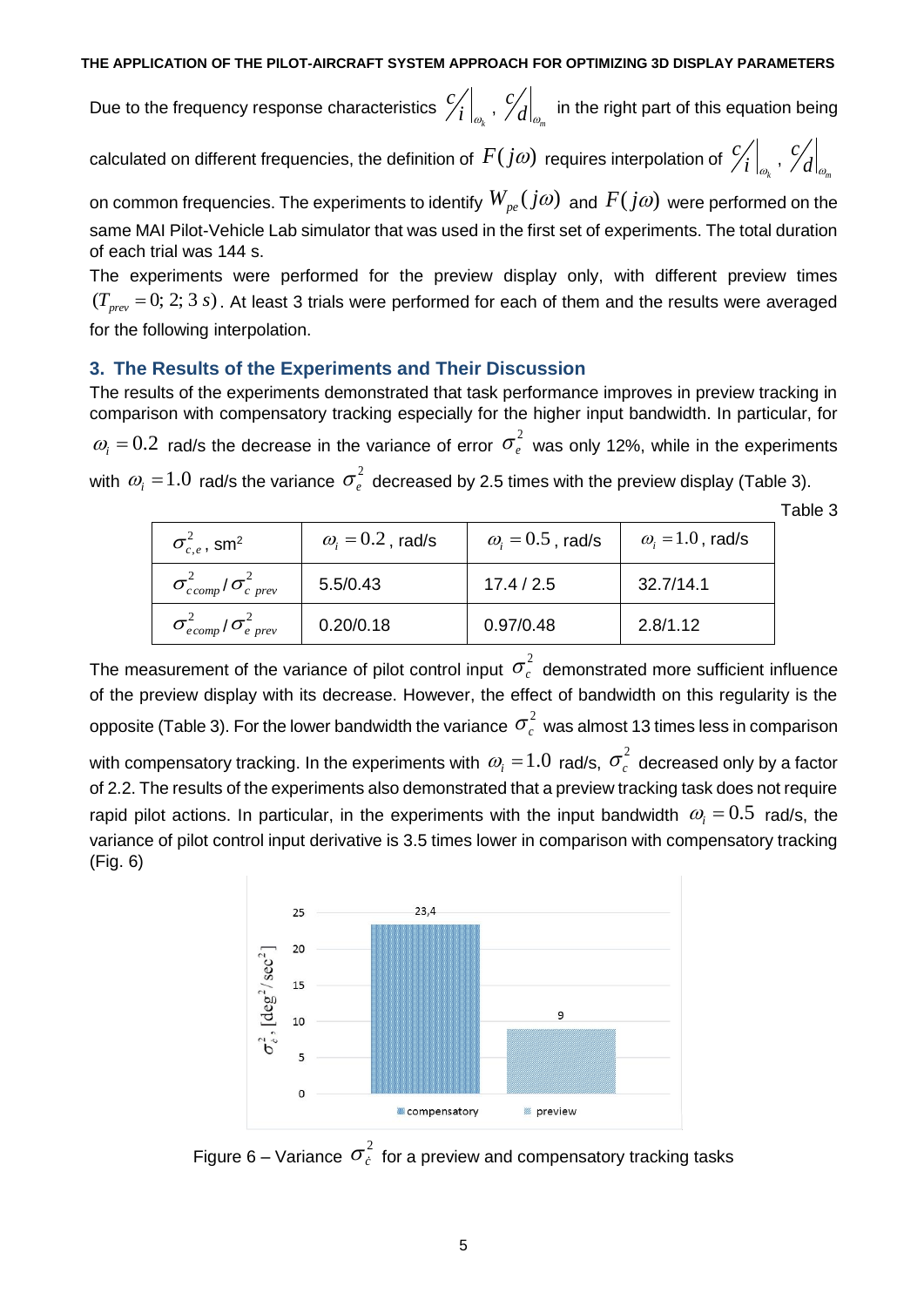The measurements of the pilot describing functions  $(j\omega)$  $\ell^p$  *e*(*j* $\omega$ )  $W_p = \frac{c(j)}{j}$ *e j*  $\omega$  $\omega$  $=\frac{\partial (f\omega)}{\partial (f\omega)}$  also demonstrated the difference

in  $W_p(j\omega)$  obtained with the preview and compensatory displays practically for all input bandwidths. As an example, Fig. 7 demonstrates this effect, obtained in the experiments with  $\omega_i = 0.5$  rad/s.



Figure 7 – Pilot describing functions for preview and compensatory tracking

In the case of preview tracking, the resonant peak of the closed-loop system  $F(j\omega)$  decreases by up to 30%. All the results discussed above were obtained for the same preview time  $T_{_{\it prev}}$  =  $2\,$  s. The influence of  $T_{prev}$  on the variance of error studied in [17] demonstrated that the function  $\sigma_{\scriptscriptstyle e}^2$  =  $f(T_{\scriptscriptstyle prev})\,$  has a minimum close to 2.4 s.

The second set of experiments associated with the identification of the two describing functions  $W_p(j\omega)$  and  $F(j\omega)$  was performed for different preview times  $T_{prev} = 0$ ; 2; 3 s. The results of the identification are shown in Fig. 8.

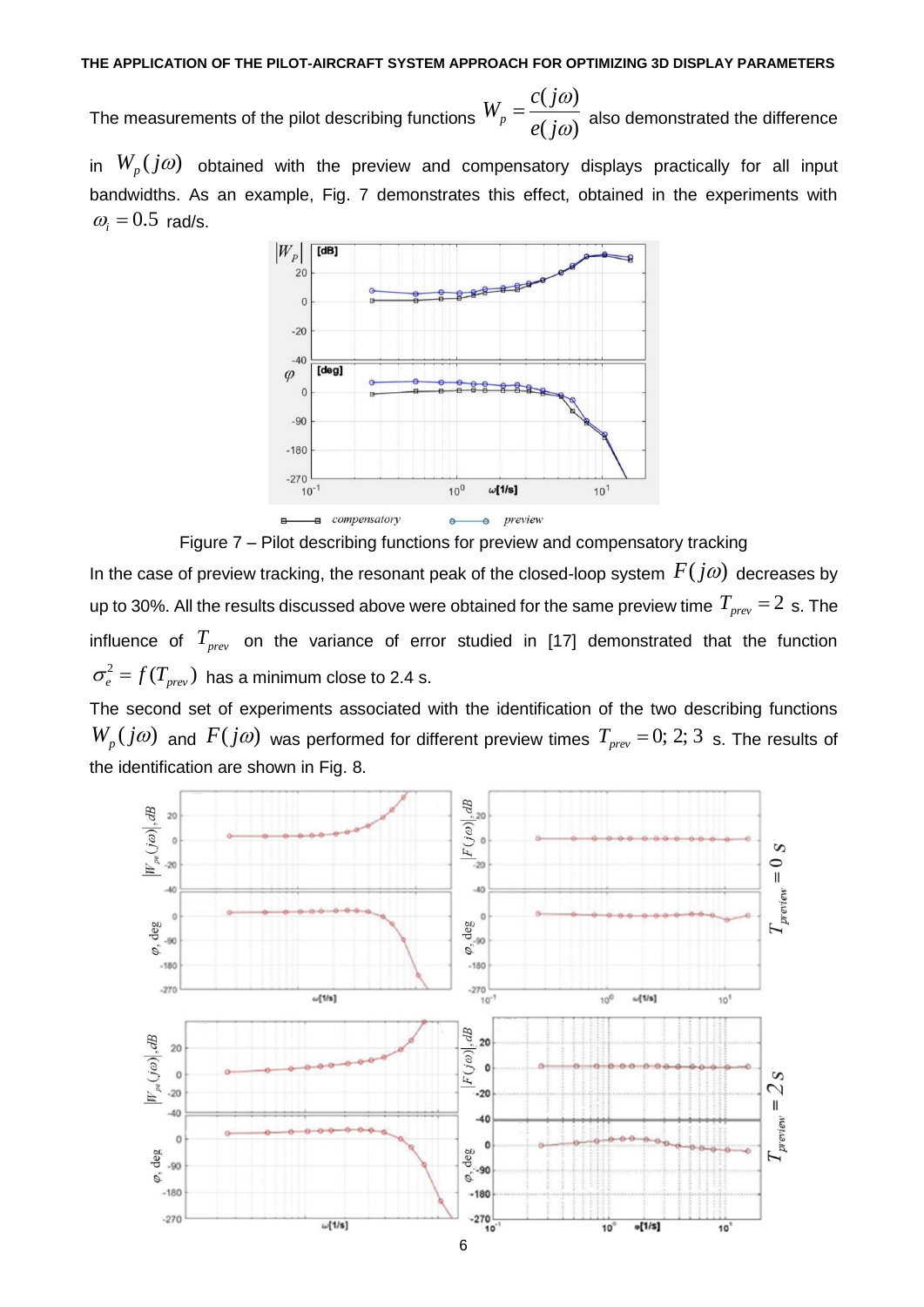

Figure 8 – Frequency response characteristics of  $W_{\scriptscriptstyle{pe}}(j\omega)$  and  $F(j\omega)$ 

### **4. Mathematical Model of Pilot Behavior in a Preview Tracking Task**

Taking into account the experimental results of the preview information perception  $\,i(t\!+\!T_{prev})$  , the following model  $\,F(j\omega)$  was proposed in the form of the additional input  $\,\nu(t)\,$  summarized with the error signal (Fig. 9).



Figure 9 – Pilot model in a preview tracking task

Here  $F\left(j\omega\right)$  is the model of perception whose output is the signal  $v(t)$ 

s the model of perception whose output is the signal 
$$
v(t)
$$
  
\n
$$
v(t) = \mathbf{K}_1 \frac{[i(t + \Delta t) - i(t)]}{\Delta t \cdot V} + \mathbf{K}_2 \frac{[i(t + 2\Delta t) - i(t + \Delta t)]}{\Delta t \cdot V} + \dots
$$
\n(2)

This signal is essentially a weighted sum of trajectory segment slopes of the same length  $\Delta t \cdot V$  , shown in Fig. 10. It determines the process of the pilot perceiving the future planned trajectory.



Figure 10 – Formation of the signal  $v(t)$ 

The weights  $K_i$  determine the degree of importance for the pilot of the average trajectory segment slopes, located at different distances behind the predictive window.

This model  $F(j\omega)$  was integrated in the proposed model of the pilot-aircraft system in a preview tracking task shown in Fig. 9.

Here the modified Hess structural model  $W_{pe}(j\omega)$  was used in the inner closed loop system.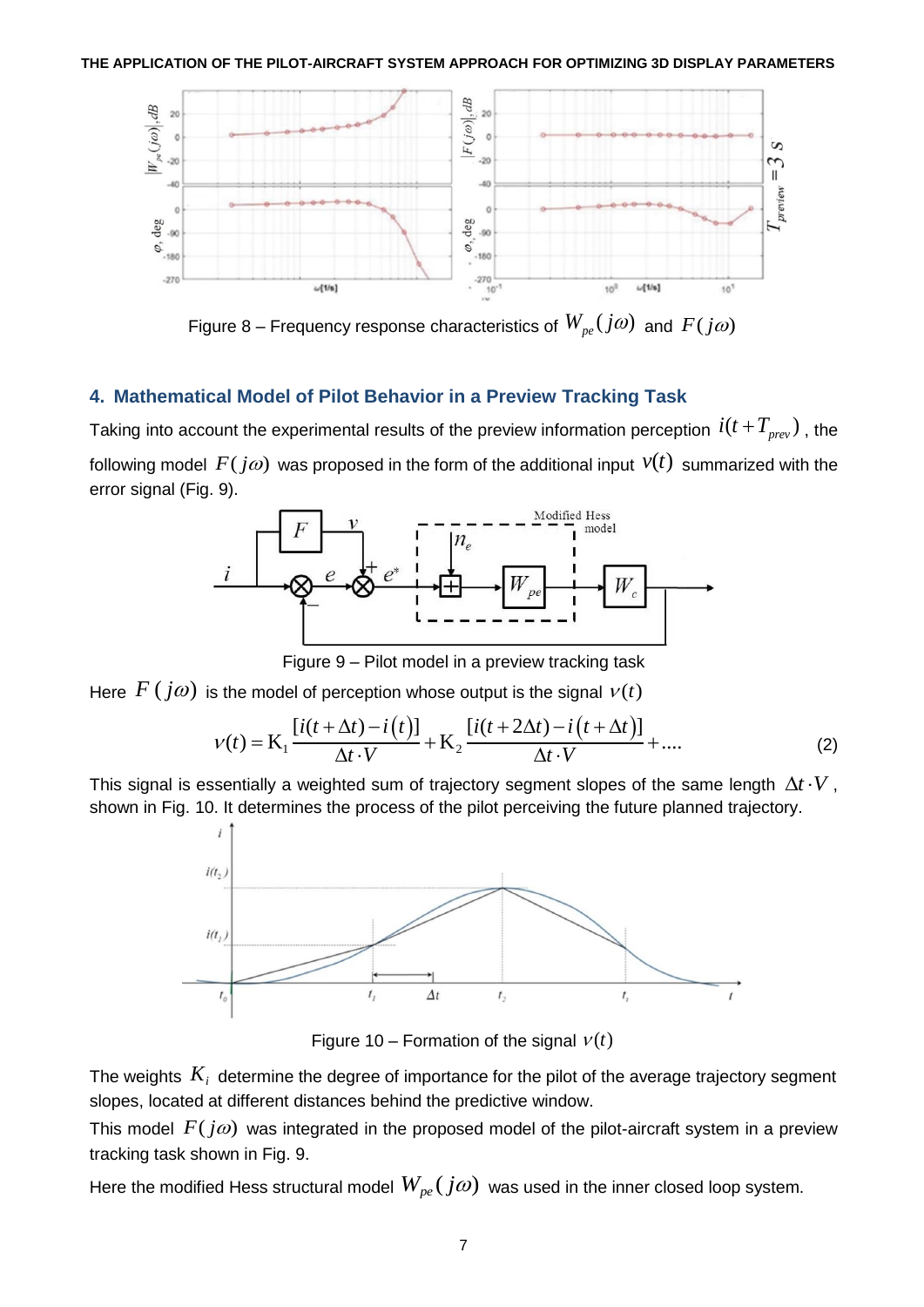The description of this model and the model of the remnant spectral density  $\,_{n_{e}n_{e}}(\omega)\,$  are given in [17] in detail. The simultaneous selection of all parameters of the structural model and the weighting coefficients  $\,K_{i}\,$  of the perception model  $\,F\,({\,j\omega})\,$  was proposed in [17]. The results of the proposed optimization procedure were:

- The dependence of  $\sigma_e^2 = f(T_{prev})$  and  $T_{prev}^{opt}$  close to those obtained in the experiments (Fig. 11).



Figure 11 – Influence on the variance of error

- $\;\;\;$  The regularity in weighting coefficients a decrease in the weights  $\,K_{i}\,$  with an increase in " $\hskip.01cm$  i" and the possibility of limiting the number of segments  $\Delta t$  to 6.
- The successful agreement between the  $W_p(j\omega)$  obtained through experiments and mathematical modelling (Fig. 12).



Figure 12 – Comparison of the experiment ( $\rightarrow \infty$ ,  $\mathbb{Z}$ ) with mathematical modeling ( $+\rightarrow \mathbb{Z}$ )

The shortcoming of the optimization procedure developed in [17] is the considerable time duration necessary for computer execution of the calculations. The proposed modified procedure for determining the pilot model in a preview tracking task is based on the experimental results discussed above. According to those results, the describing function  $W_{_{\it{pe}}}(j\varpi)$  does not depend on the preview time *Tpr* . Taking this into account, the procedure consists of two stages:

1. The selection of parameters of the pilot structural model  $W_{pe}(j\omega)$  in the inner loop of the model given in Fig. 9. This procedure is carried out through consideration of the compensatory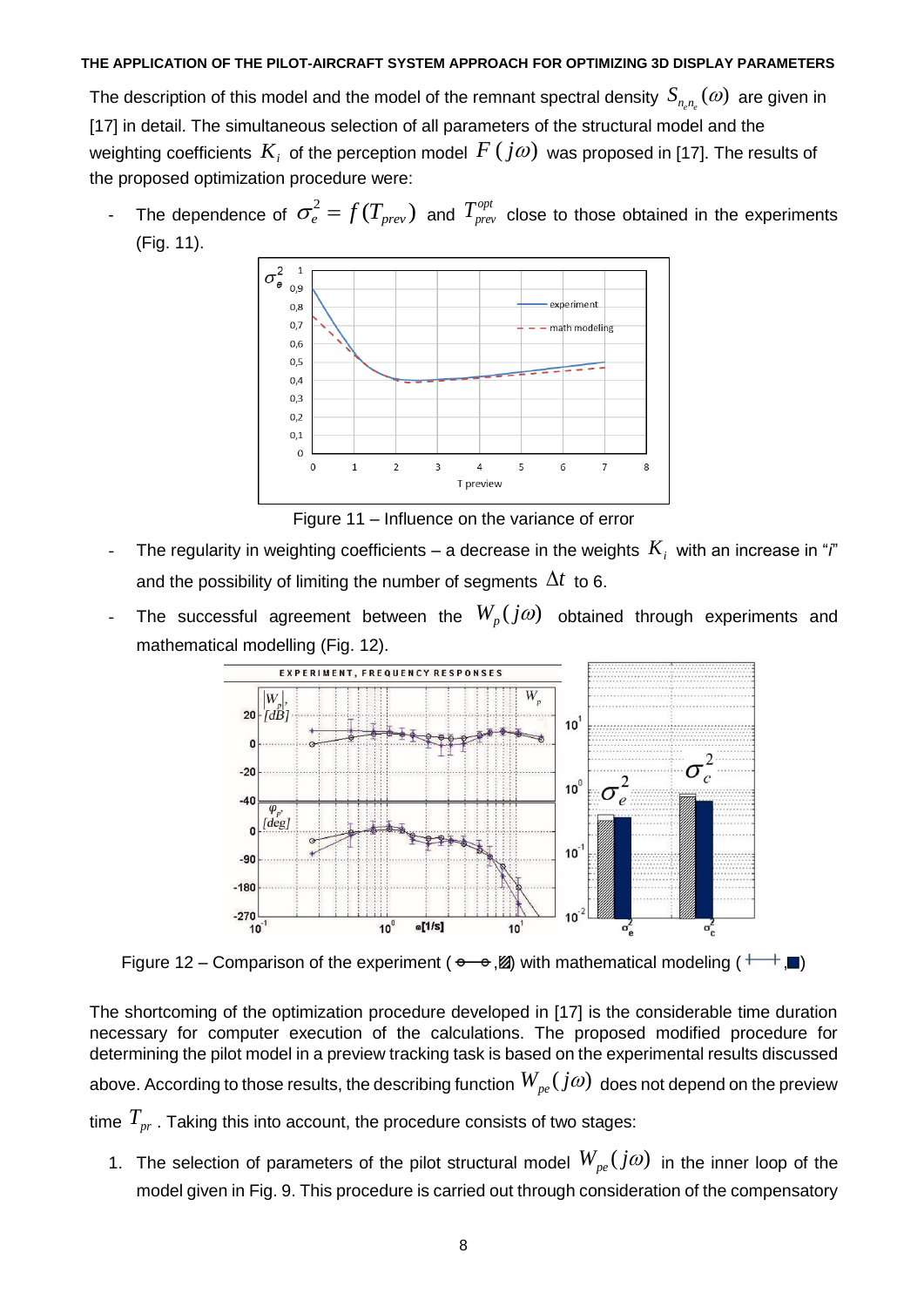system (i.e.  $F(j\omega)$  = 0) by minimization of the variance of error  $\sigma_e^2$  according to the algorithms examined in [12, 17]. Performing this procedure for different  $\emph{T}_{pr}$  allows to define the value  $\overline{T}_{pr}^*$  providing the best task performance.

2. The definition of parameters of the model  $\,F(j\omega)\,$  (in particular, the weighting coefficients  $\,K_{i}\,$ of the signal  $v(t)$  ). The calculations of these gain coefficients are carried out by minimization of the variance of error for the parameters of the describing function  $W_{pe}(j\omega)$  which are selected earlier. This procedure also allows to define the preview time *Tprev* .

This two-stage modified procedure provides the same accuracy of determining pilot model parameters in preview tracking as the initial version of the procedure. In addition, the duration of computer calculations decreases by 5-7 times.

Thus, the result of the procedure are the parameters  $T^*_{pr}$  and  $T_{prev}$  of the predictive display with preview providing the best task performance. The results of the mathematical modeling demonstrated that  $T_{pr}^*$  = 0.9 s and  $T_{prev}$  = 2.4 s for the considered controlled element dynamics and input signal with the bandwidth  $\varpi_{\!i} = 0.5\,$  1/s.

### **5. Conclusion**

The experiments which were carried out using a ground-based simulator with the dynamics corresponding to Eq. (1) demonstrated a considerable difference in all characteristics for preview and compensatory tracking tasks. Preview tracking allows not only to improve task performance but to also considerably reduce pilot workload. These effects depend quantitatively on the input bandwidth. For  $\,\omega_{_{i}}=0.5\,$  1/s the variance of pilot control input decreases by 7 times and the variance of its derivative decreases by 3.5 times with the preview display in comparison to the compensatory display. The experiments on the identification of two describing function characterizing pilot behavior

in a preview tracking task demonstrated the independence of the pilot describing function  $W_{\rho e}(\,j\omega)$ 

in the inner loop from the preview time. This result allows to propose the procedure for separate definition of predictive and preview time constants. The values of these constants correspond to the results of the experiments.

### **6. References**

- [1] McRuer DT et al. *Aviation safety and pilot control: Understanding and preventing unfavorable pilot-vehicle interactions*. National Academy Press, Washington, DC, 1997.
- [2] L.D. Reid, N.H. Drewell. A pilot model for tracking with preview in proc*. 8th Conference on Manual Control*, Anarbor, pp. 191-204, 1972.
- [3] Wilckens, V., & Schattenmann W. Test results with new analog displays for all weather landing. *AGARD Conference Proceedings* "Problems of the Cockpit Environment", CP-55, 10.1–10.33, 1968.
- [4] M. Mulder. *Cybernetics of tunnel-in-the-sky displays*. Ph.D. dissertation, Aerospace Engineering, TU Delft, Delft, The Netherlands, 1999.
- [5] M. Mulder and J. A. Mulder. Cybernetic analysis of perspective flight-path display dimensions. *Journal of Guidance, Control, and Dynamics*, vol. 28, no. 3, pp. 398–411, May-Jun, 2005.
- [6] C. Borst, M. Mulder, M.M. Van Paassen, J.A Mulder. Path-oriented control/display augmentation for perspective flight-path displays. *Journal of Guidance, Control, and Dynamics*, vol. 29, no. 4, pp. 780-791, July, 2006.
- [7] K. van der El, D.M. Pool, M.M. van Paassen, and M. Mulder. Effects of linear perspective on human use of preview in manual control. *IEEE Transactions on Human-Machine Systems*, vol. 48, no. 5, pp. 496-508, 2018.
- [8] K. van der El, D.M. Pool, H.J. Damveld, M.M. van Paassen, and M. Mulder. An empirical human controller model for preview tracking tasks. *IEEE Transactions on Cybernetics*, vol. 46, no. 11, pp. 2609-2621, 2016.